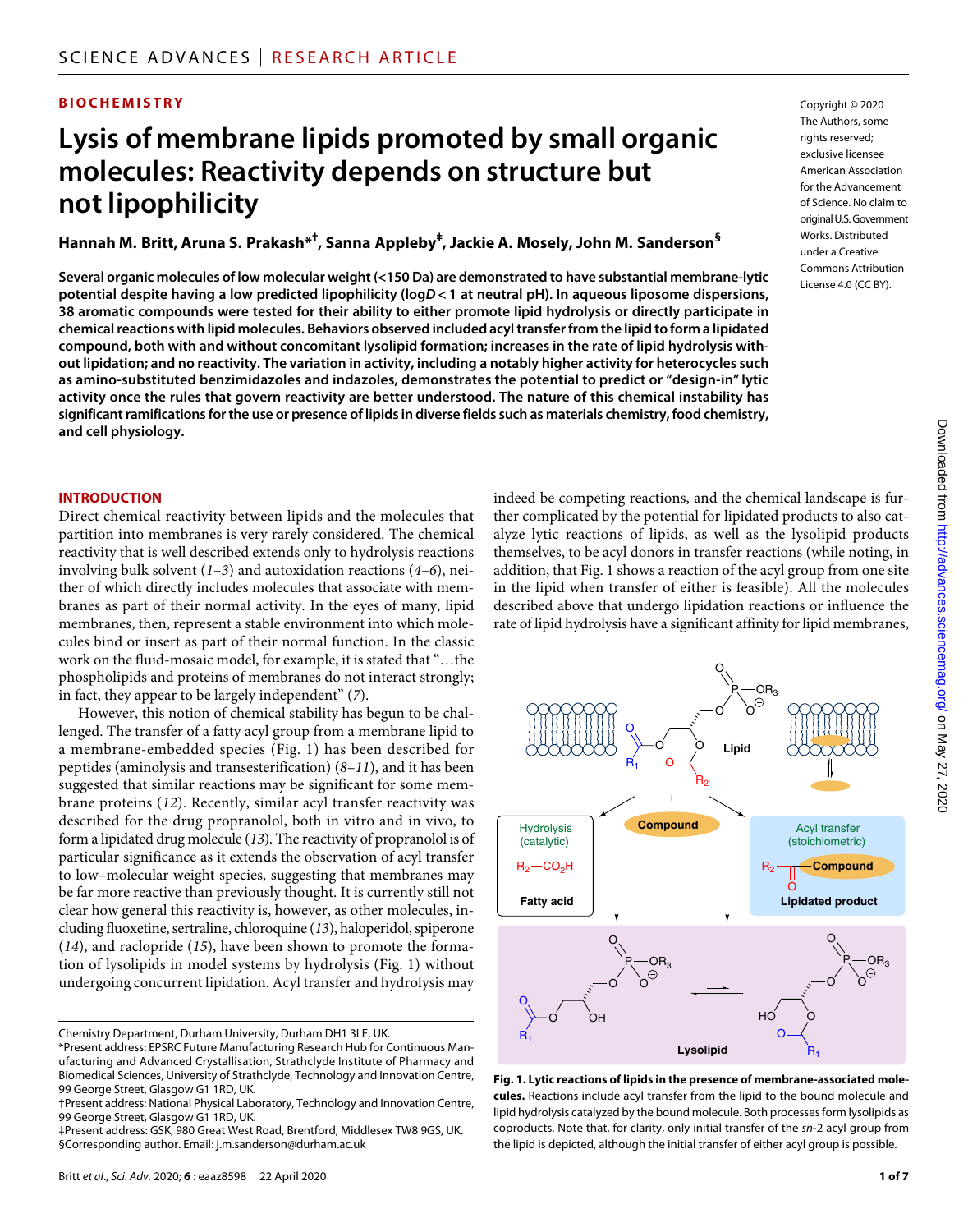### SCIENCE ADVANCES | RESEARCH ARTICLE



**Fig. 2. Compounds investigated in this study.**

and it is therefore not clear whether the reactivity will extend to lower–molecular weight species with much lower membrane affinity. Demonstration of such activity would not only change fundamental thinking on lipid membrane stability but also have additional implications for our understanding of membrane biology as there is some indication that lytic activity is responsible for downstream effects in vivo (*13*). Both the fatty acids and the lysolipids formed by these processes have substantial effects on membrane properties at abundance levels as low as 1 mol % due to their noncylindrical shape (*16*). Consequences of the presence of lipid lysis products include, for example, a notable increase in the permeability of the membrane and the ability to trigger lipid biosynthetic pathways (*17*).

It is of fundamental interest to examine the extent to which organic molecules that partition reversibly into membranes are involved in lytic reactions. To that end, we examined a panel of compounds (Fig. 2) that include a range of aromatic and heteroaromatic ring systems combined with the presence of at least one nucleophilic center, covering a range (table S1) of predicted values for log*P* (−1.19 to 3.75), log*D* (−2.04 to 2.34), and p*K*a (where *K*a is the acid dissociation constant) (2.98 to 12.48) (*18*) for the nucleophilic center, as well as varying separation of the nucleophilic center from the ring. Our objectives were to establish that (i) low–molecular weight molecules with low predicted log*P*/log*D* can partake in membranelytic reactions (i.e., strong membrane interaction is not a requirement for lytic activity); (ii) reactivity exhibits selectivity according to molecular structure and, in principle, therefore can be predicted or designed; and (iii) the formation of lysolipids can be used as an overall measure of the lytic potential of a given compound.

#### **RESULTS**

Each of the compounds in Fig. 2 was incubated under identical conditions with liposomes composed of 1,2-dioleoyl-*sn*-glycero-3-phosphocholine (DOPC) or a 4:1 mixture of DOPC with

**Table 1. Summary of compound reactivities with lipid membranes composed of DOPC or DOPC/DOPS (4:1).** All experiments were conducted at 37°C, pH 7.4, [lipid] = 1.27 mM, [compound] = 127  $\mu$ M, and were analyzed after 24 hours unless otherwise indicated. Lysolipid concentration data are provided in table S2. OPC concentration changes are determined with reference to a control without compound, allowing for an experimental error of 20% (determined from replicate measurements). "Clear" lipidation signifies that lipidated compounds were clearly visible in the LC-MS analysis after 24 hours, with corroborating data available. Corroborating data include MS/MS fragmentation, comparison with authentic samples, or expected relative retention times for oleoyl and palmitoyl species in experiments with 1-palmitoyl-2-oleoyl*sn*-glycero-3-phosphocholine (POPC). Compounds underlined gave notably strong ion intensities (>10<sup>4</sup>) for the lipidated derivative. "Potential" lipidation signifies that a peak with correct mass/charge ratio (*m*/*z*) was detected in LC-MS analysis, sometimes after 3 days, but without corroborating data.

| Lipid                  | [OPC]<br>change | <b>Lipidation</b>              |                         |                                                             |
|------------------------|-----------------|--------------------------------|-------------------------|-------------------------------------------------------------|
|                        |                 | Clear                          | <b>Potential</b>        | No evidence                                                 |
| <b>DOPC</b>            | Increase        | 10h, 11b, 21*                  | 8, 10j, 12              | 11ct, 15*, 22*+                                             |
|                        | None            | 10i, 17                        | $3, 10d, 18*$ ,<br>20   | $1, 2, 4-7, 10b,$<br>10c, 10e-g,<br>11a, 11d, 13,<br>16, 19 |
|                        | Decrease        | 9a, 9b, 9c, 9d,<br>9e, 10a, 14 |                         |                                                             |
| $DOPC +$<br>DOPS (4:1) | Increase        | 9e, 10a, 10i,<br>11b           | 3, 8, 10j               | 11a, 11c $\dagger$ ,<br>11d, 13, 16                         |
|                        | None            | 9a, 9b, 9c, 9d,<br>10h, 14, 17 | 10d, 12,<br>$18^*$ , 19 | $1, 2, 4-7, 10b,$<br>10c, 10e-q, 15 $*$                     |
|                        | Decrease        | $21*$                          | 20                      | $22*$                                                       |

\*Samples analyzed after 72 hours. †Notably high [OPC].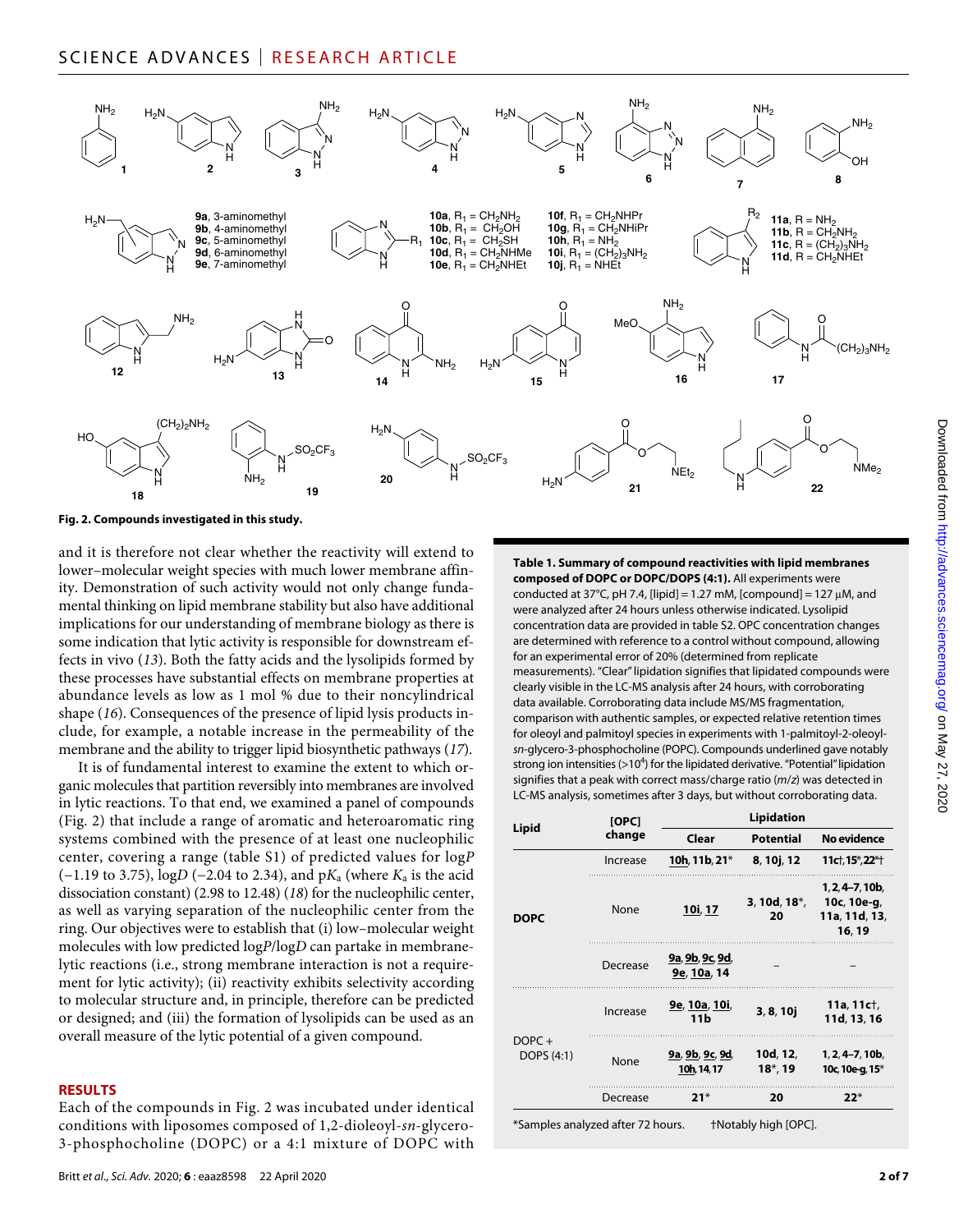1,2-dioleoyl-*sn*-glycero-3-phosphoserine (DOPS) and the concentration of the lysolipids 1-oleoyl-*sn*-glycero-3-phosphocholine (1-OPC) and 2-oleoyl-*sn*-glycero-3-phosphocholine (2-OPC) assayed by liquid chromatography–mass spectrometry (LC-MS) after periods of 24 and 72 hours. At the same time, analyses were conducted to directly detect the lipidated compound. Because of the unfeasibility of obtaining lipidated calibration standards for every compound tested, the results were interpreted qualitatively and are summarized in Table 1 and table S2.

#### **Initial screens forreactivity**

From Table 1, it is immediately clear that the full range of compound reactivity with lipids is exhibited, with some molecules, such as **9a-e**, providing clear evidence of considerable reactivity and others, such as **10e-g**, giving no discernable change. Of the 38 compounds tested, 12 were found to undergo unambiguous lipidation, with 9 of these producing high ion intensities for the lipidated compound. Of these nine, five belong to one class of compound (indazole, **9a-e**) and three to a related class of compound (benzimidazole, **10a**, **10h**, and **10i**). It is clear therefore that lipidation activity has a structural dependence.

Compound **9e** (Figs. 3 and 4) demonstrates the complex relationship between lipidation and lysolipid formation exhibited by many of the compounds for which there is clear lipidation. In the initial periods following the addition of **9e** to neutral liposomes [DOPC and 1-palmitoyl-2-oleoyl-sn-glycero-3-phosphocholine (POPC)], the concentration of lysolipid reduces in comparison to a control sample without **9e**. Two potential reasons for this decrease

are that either **9e** binding modifies membrane properties in such a manner that the rate of lipid hydrolysis is reduced, or **9e** is more reactive toward lysolipids than lipids. After longer time periods in the presence of **9e**, the extent of lysolipid formation eventually surpasses lysolipid generation in the control sample.

#### **Relationship between lysolipid formation and lipidation**

Across the range of compounds that undergo demonstrable lipidation in DOPC, all possible types of simultaneous lysolipid change relative to control samples are seen, from significant increases for **10h** and **21** to an almost complete absence of lysolipid for compound **9b**. Decreases in lysolipid concentration in DOPC membranes are restricted to compounds that undergo lipidation. For compounds that yield no discernable lipidation products, there is either no change in lysolipid levels or an increase. Overall, the data are sufficient to indicate that there is no clear relationship between the change in lysolipid concentration and lipidation activity.

In DOPC and DOPC/DOPS membranes, a number of compounds yielded significant increases in the concentration of oleoyl phosphatidylcholine (OPC) without concomitant detection of a lipidated product. In these cases, it must be assumed that lipid hydrolysis arises via the catalytic route in Fig. 1. Compounds **11a** to **11d** were generally effective at increasing lysolipid formation in most systems, yet, of these, only **11b** generates a detectable lipidation product. A comparison of compounds **11c**, **10i**, and **17** is revealing because, of these, **11c** generates lysolipid without lipidation, whereas the other two generate lipidation without generating excess lysolipid. All three of these compounds have the same aminopropyl group, which



**Fig. 3. Reaction profiles for compound 9e with DOPC and POPC.** In all cases, † identifies the peak corresponding to oleoyl-**9e**, ‡ identifies the peak corresponding to palmitoyl-**9e**, and impurities are identified by asterisks. 1-PPC and 2-PPC correspond respectively to 1-palmitoyl-*sn*-glycero-3-phosphocholine and 2-palmitoyl-*sn*-glycero-3-phosphocholine. (**A** and **B**) Base peak chromatograms (*m*/*z* range, 100 to 650) after **9e** addition to DOPC (A) or POPC (B) membranes after 24 and 72 hours. Chromatograms after 72 hours have been offset on the *y* axis by an arbitrary amount. a.u., arbitrary units. (**C**) Mass spectrum of oleoyl-**9e** from (A) (theoretical *m*/*z* [M + H]<sup>+</sup> , 412.3312). (**D**) Mass spectrum of palmitoyl-**9e** from (B) (theoretical *m*/*z* [M + H]+ , 386.3156). (**E** and **F**) Tandem mass spectra resulting from the fragmentation of the [M + H]+ ions for oleoyl-**9e** and palmitoyl-**9e** from (C) and (D), respectively.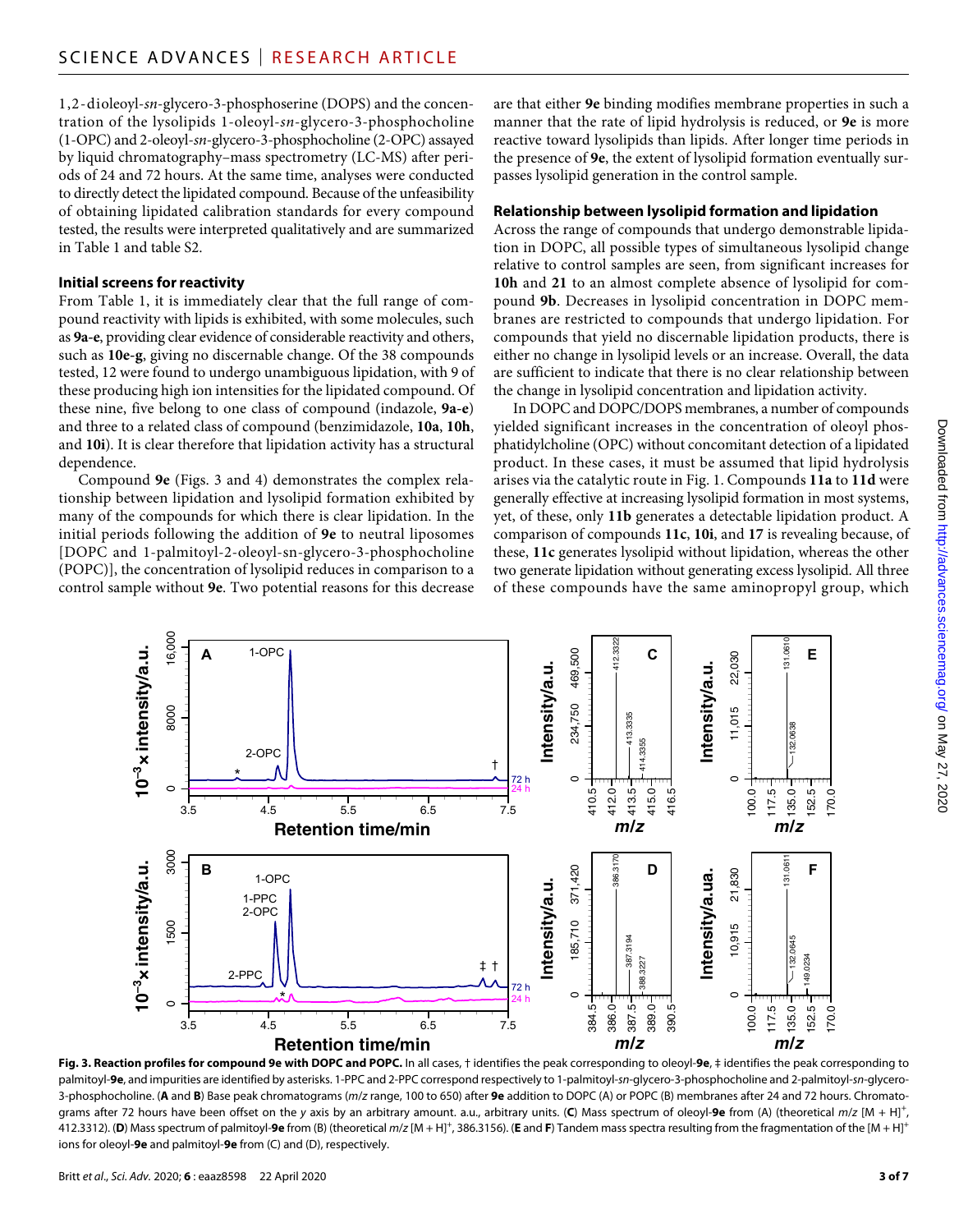

**Fig. 4. Lysolipid formation during incubation of compound 9e with DOPC and POPC.** Expanded views of the base peak chromatograms (*m*/*z* range, 100 to 650) from LC-MS analysis of mixtures of **9e** with DOPC (**A**) or POPC (**B**) liposomes. Data from the corresponding blanks (DOPC or POPC without the addition of **9e**) are shown as dashed lines. r.t., retention time. The peak marked with an asterisk is an impurity.

suggests that some of their reactivity is dictated by the partitioning behavior of the aromatic group in the membrane interface.

It should be noted that the hydrolysis and acyl transfer (lipidation) reactions differ in their ability to generate lysolipid. The hydrolysis reaction is catalytic and therefore has the potential to generate a large excess of lysolipid with respect to the quantity of compound present. Conversely, if a compound exhibits lipidation activity alone (i.e., without concomitant changes in the levels of hydrolysis), then the maximum quantity of lysolipid formed will be equivalent to the quantity of compound that has participated in the acyl transfer reaction. A consequence of this 1:1 stoichiometry is that, in many cases, even where an acyl transfer reaction has gone to completion and the compound has been completely consumed, the quantity of lysolipid formed with respect to the total lipid will remain very small and may fall below the detection limit for many analytical methods.

#### **Correlation between reactivity and predicted molecular properties**

Most compounds for which unambiguous lipidation is reported are amines for which the predicted ammonium ion  $pK_a$  is more than 1 pH unit greater than pH 7.4 (table S1), the pH at which the experiments were conducted. The exceptions are **9a** (predicted to be 8.16), **10h** (6.93), and **14** (3.79). These pH differentials, even allowing for differences in the  $pK_a$  between the membrane-associated form and the form in solution, imply that, for most compounds, the lipidation reaction does not require the amino form of the compound to be predominant at the pH of the experiment. The compounds that undergo unambiguousx lipidation have predicted log*P* values in the range of −1.19 (**9e**) to 2.26 (**21**), with the majority being close to 1 (table S1). Their log*D* values cover the range of −1.63 to 0.72, with most being <0. Therefore, with the possible exception of **21**, none would normally be considered to be sufficiently hydrophobic that they would be expected to partition into lipid membranes with high affinity.

#### **Reaction selectivity**

In DOPC/DOPS membranes, lipidation is found with the same compounds that are reactive with DOPC but with subtle changes in reactivity. Notably, the reduction in lysolipid levels after 24 hours for many of the most active compounds in DOPC is generally not seen in DOPC/DOPS. This observation is significant because it demonstrates selectivity at the level of membrane composition. In addition, in all samples where lyso-phosphatidylcholine (lyso-PC) was formed, lyso-phosphatidylserine (lyso-PS) was also generated, which would be significant if replicated in vivo given the high biological activity of lysolipids (*17*) and the particular role of lyso-PS in the immune response (*19*).

Compounds **10a** and **10d** to **10g** form a homologous series from a primary amino compound (**10a**) through a series of secondary amines of increasing steric bulk. Of this series, **10a** produces significant evidence of lipidation, **10d** is potentially lipidated, but the evidence for lipidated product formation is tentative, and none of the others yield any evidence of lipidation or increased formation of oleoyl PC. When comparing similarly homologous pairings of a primary amine with its *N*-ethyl secondary amine equivalent, such as compounds **10h** (strong lipidation) versus **10j** (potentially weak lipidation) and **11b** (lipidation) versus **11d** (no lipidation), it becomes apparent that steric bulk close to the nucleophilic center significantly reduces the aminolysis activity.

To probe the selectivity for acyl chain transfer, a selection of compounds, composed mostly of examples for which there was clear lipidation in DOPC, was examined further in membranes composed of POPC or 1-oleoyl-2-palmitoyl-*sn*-glycero-3-phosphocholine (OPPC). The lipidation data for these are in Table 2 (lysolipid formation) and tables S3 to S7 (spectra of lipidated derivatives). In general, the data for POPC and OPPC are as anticipated on the basis of the prior experiments with DOPC, with typically <5–parts per million error between the observed and predicted mass/charge ratio  $(m/z)$  for  $[M + H]$ <sup>+</sup> for each palmitoylated and oleoylated compound. Many of the lipidated amines yielded fragmentation patterns in accordance with those expected for amides, with cleavage of the N─C(alkyl) bond particularly prevalent for species able to form benzylic cations (*20*). For example, both oleoyl (Fig. 3C) and palmitoyl (Fig. 3D) derivatives of 9e yielded the same fragment with  $m/z$  131.1 ([indazole-CH<sub>2</sub>]<sup>+</sup>; Fig. 3, E and F) when the parent  $[M + H]$ <sup>+</sup> ions ( $m/z$  412.3 and 386.3, respectively) were fragmented by collision-induced decay.

Across the sample set as a whole, no compounds exhibited absolute selectivity for the formation of a particular acylated product, although compound **8** (table S3) was unique in having a very high selectivity for formation of the oleoyl derivative in both OPPC and POPC membranes. Some of the compounds in the indazole series (notably **9b-d**) formed the oleoyl derivative ahead of the palmitoyl derivative.

#### **DISCUSSION**

Agents that are capable of binding to membranes fall into one of two categories: Either they have no effect on lipid stability, or they are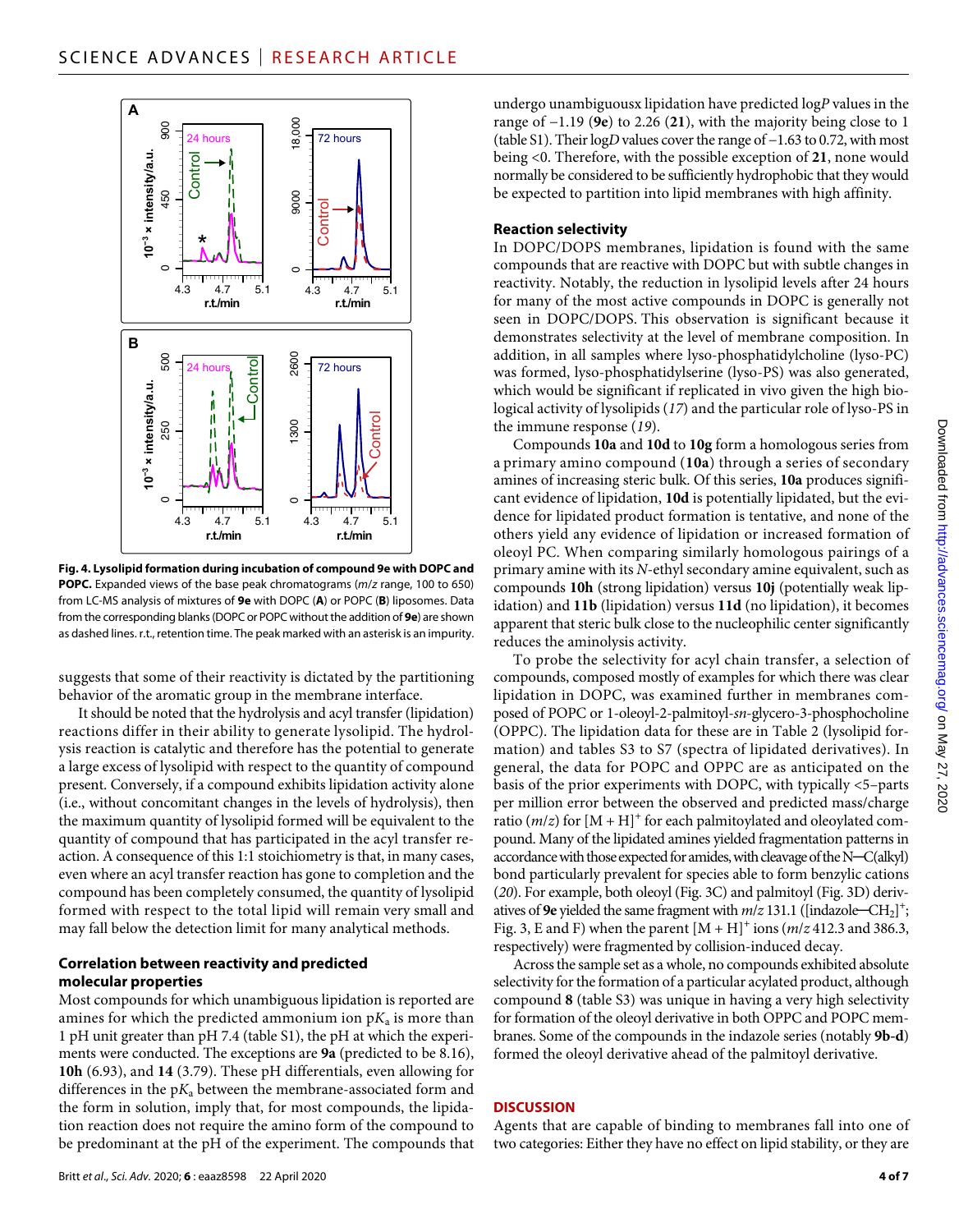**Table 2. Lysolipid formation in membranes composed of POPC or OPPC in the presence of low–molecular weight organic compounds.** Errors are ± (*n* = 3). All values given those after subtraction of the OPC concentration in a control without compound incubated in the same conditions. For POPC, the concentrations in controls (without compound) after 24 hours were as follows: [OPC], 0.013 ± 0.004 mM; [PPC], 0.010 ± 0.003 mM. For OPPC, the concentrations in controls after 24 hours were as follows: [OPC], 0.006 ± 0.001 mM; [PPC], 0.006 ± 0.002 mM.

| Compound             | <b>POPC</b>                       |                                   | <b>OPPC</b>                       |                                   |
|----------------------|-----------------------------------|-----------------------------------|-----------------------------------|-----------------------------------|
|                      | [OPC] change after<br>24 hours/mM | [PPC] change after<br>24 hours/mM | [OPC] change after<br>24 hours/mM | [PPC] change after<br>24 hours/mM |
|                      | $-0.002 \pm 0.005$                | $-0.003 \pm 0.004$                | $-0.002 \pm 0.002$                | $-0.001 \pm 0.003$                |
| 8                    | $0.013 \pm 0.007$                 | $0.013 \pm 0.007$                 | $0.011 \pm 0.004$                 | $0.012 \pm 0.005$                 |
| 9а                   | $-0.012 \pm 0.004$                | $-0.010 \pm 0.004$                | $-0.003 \pm 0.001$                | $-0.002 \pm 0.002$                |
| 9b                   | $-0.012 \pm 0.004$                | $-0.010 \pm 0.004$                | $0.000 \pm 0.002$                 | $0.000 \pm 0.002$                 |
| 9с                   | $-0.013 \pm 0.004$                | $-0.010 \pm 0.004$                | $-0.001 \pm 0.002$                | $-0.001 \pm 0.002$                |
| 9d                   | $-0.006 \pm 0.005$                | $-0.006 \pm 0.005$                | $-0.001 \pm 0.002$                | $-0.001 \pm 0.002$                |
| 9e                   | $-0.009 \pm 0.005$                | $-0.009 \pm 0.004$                | $-0.005 \pm 0.001$                | $-0.004 \pm 0.002$                |
| 10a<br>.             | $-0.006 \pm 0.005$                | $-0.007 \pm 0.004$                | $-0.004 \pm 0.001$                | $-0.002 \pm 0.002$                |
| <b>10h</b>           | $0.047 \pm 0.014$                 | $0.034 \pm 0.010$                 | $0.007 \pm 0.003$                 | $0.007 \pm 0.004$                 |
| <b>10i</b>           | $0.017 \pm 0.008$                 | $0.011 \pm 0.006$                 | $0.004 \pm 0.003$                 | $0.028 \pm 0.008$                 |
| 10j                  | $0.025 \pm 0.010$                 | $0.015 \pm 0.007$                 | $0.010 \pm 0.004$                 | $0.008 \pm 0.004$                 |
| 11a                  | $0.039 \pm 0.012$                 | $0.026 \pm 0.009$                 | $0.001 \pm 0.002$                 | $0.002 \pm 0.003$                 |
| 11 <sub>b</sub><br>. | $0.027 \pm 0.010$                 | $0.015 \pm 0.007$                 | $0.065 \pm 0.014$<br>.            | $0.060 \pm 0.014$                 |
| 11c                  | $0.033 \pm 0.011$                 | $0.016 \pm 0.007$                 | $0.001 \pm 0.002$                 | $0.000 \pm 0.003$                 |
| 11d<br>.             | $0.027 \pm 0.010$                 | $0.016 \pm 0.007$                 | $0.001 \pm 0.002$                 | $0.001 \pm 0.003$                 |
| 13                   | $-0.003 \pm 0.005$                | $-0.002 \pm 0.004$                | $0.000 \pm 0.002$                 | $0.001 \pm 0.003$                 |
| 14                   | $0.007 \pm 0.006$                 | $0.005 \pm 0.005$                 | $0.021 \pm 0.006$                 | $0.023 \pm 0.007$                 |
| 16<br>.              | $0.014 \pm 0.008$                 | $0.011 \pm 0.006$                 | $0.004 \pm 0.003$                 | $0.002 \pm 0.003$                 |
| 17                   | $0.008 \pm 0.007$                 | $0.007 \pm 0.006$                 | $0.014 \pm 0.005$                 | $0.014 \pm 0.005$                 |
| 19<br>.              | $-0.006 \pm 0.004$                | $-0.004 \pm 0.004$                | $-0.002 \pm 0.002$                | $-0.002 \pm 0.003$                |
| 20                   | $0.010 \pm 0.007$                 | $0.007 \pm 0.006$                 | $-0.004 \pm 0.002$                | $-0.004 \pm 0.002$                |

able to moderate lysis by acting as fatty acyl acceptors or catalyzing hydrolysis. It has previously been demonstrated that lipidation of the  $\beta$ -blocker propranolol yields a product that disrupts the membrane integrity of liposomes and has surfactant properties, with a critical micelle concentration of approximately 10−5 M (*13*). Compounds that induce lysolipid formation have also been linked with idiosyncratic toxic effects in vivo such as drug-induced phospholipidosis (*13*, *14*). It is likely, therefore, that many agents that affect lipid stability have similar activity. High membrane affinity is not a prerequisite for high lytic activity. Agents that catalyze hydrolysis require at least one center that is acidic or basic and is presumably located in the interfacial region in the membrane-associated form. Acyl group acceptors require the presence of at least one nucleophilic center that is suitably disposed for reaction with a lipid carbonyl group. Of the agents that are able to serve as acyl group acceptors, many show a modest selectivity for the acyl derivative formed. This acyl selectivity, alongside the change in lysolipid concentration, can be used to classify the compounds.

#### **Classification of compounds that undergo lipidation**

Compounds can be classified in one of three general ways according to their behavior in DOPC, POPC, and OPPC.

Type I compounds, typified by **8** (table S3), **10h-j** (tables S6 to S7), **11a-d**, **14**, **16**, **17**, and **20**, produce an increase in the concentrations of OPC and palmitoyl phosphatidylcholine (PPC) after 24 hours in comparison to controls, either through a higher aminolysis reactivity with lipids than lysolipids or because they increase the rate of lipid hydrolysis. For most cases in POPC membranes, the increase in OPC concentration is greater than that of PPC, whereas for OPPC, the increases in OPC and PPC concentration are similar. Examination of the extracted ion chromatograms for the lipidated species reveals that most of these compounds display some selectivity, albeit very small, for the acyl group transferred to the compound. The underlying mechanisms for this selectivity are likely to be complex. Compound **10h**, for example, preferentially forms the oleoyl-modified species in POPC membranes and the palmitoyl-modified species in OPPC membranes (table S6), while producing the changes in lysolipid described above that favor OPC formation in POPC and equal formation of OPC and PPC in OPPC (Table 2). In contrast, compound **10i** is notable in favoring the formation of the palmitoylmodified product in both POPC and OPPC membranes (table S7), while producing low levels of OPC formation alongside significant PPC formation in the case of OPPC membranes. These patterns of product formation can only be rationalized by considering aminolysis reactivity with the lipid and the lysolipids alongside hydrolysis activity catalyzed by either the unmodified or the lipidated compound (or both). Consistent with this complex lytic mechanism, an increased abundance of the ion corresponding to the 3-phosphoglycerol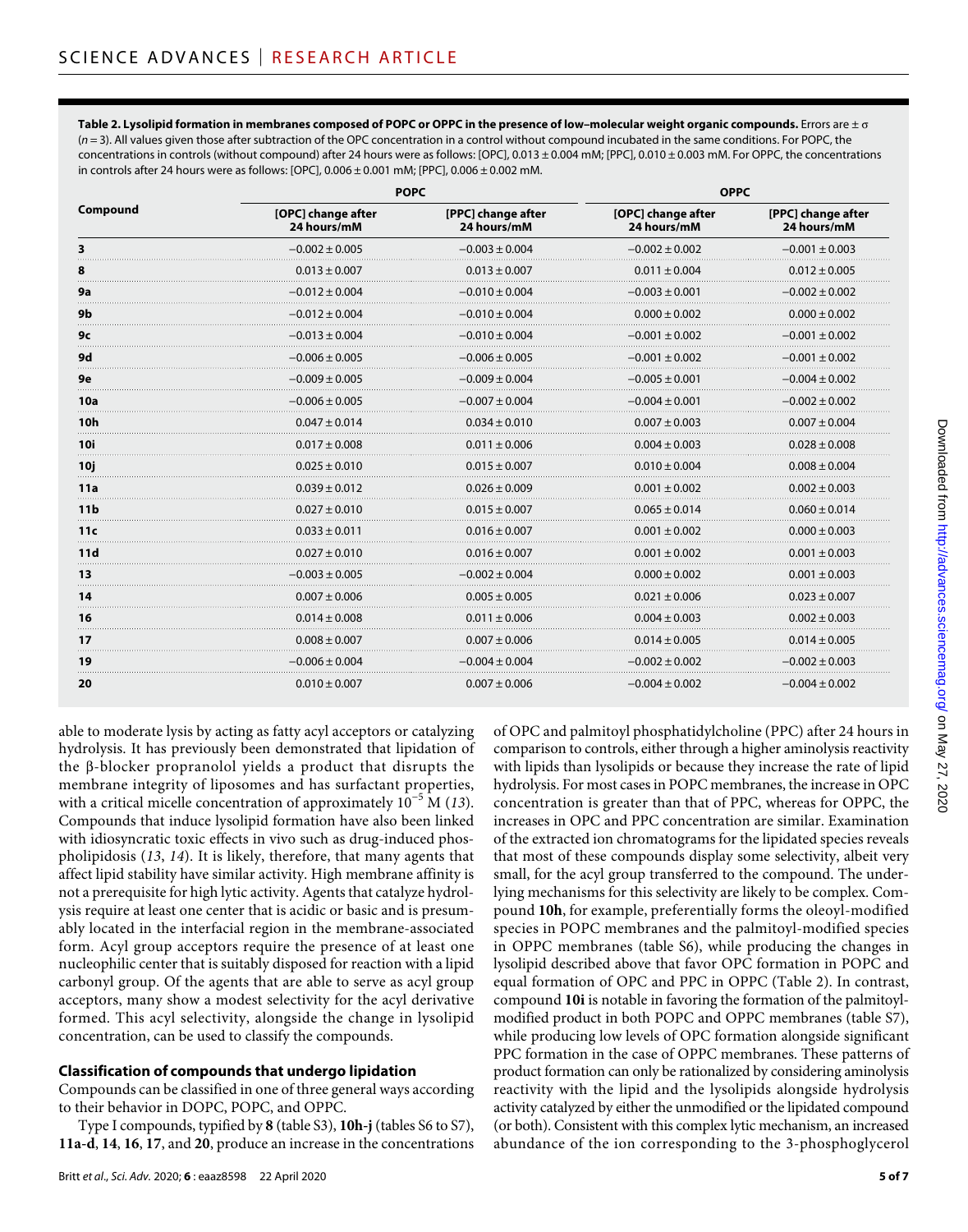derivative glycerophosphocholine (GPC; Fig. 1 and figs. S2 and S3), formed by lysis of both acyl chains, was detectable in many experiments with lipidation type 1 compounds. As the chromatography was optimized for less polar compounds and GPC was therefore in the injection peak, only a semiquantitative assessment, however, is merited.

Type II compounds, including **9a-d** (table S4), **9e** (Fig. 3), **10a** (table S5), and **19**, exhibit a reduction in the concentrations of OPC and PPC in comparison to control samples after 24 hours. In principle, this reduction can arise either because the compound has a higher aminolysis reactivity with the lysolipid than the lipid or because the compound reduces rate of background hydrolysis. The latter mechanism would appear most likely as the levels of GPC remain the same or even decrease after 24 hours in the presence of these compounds (fig. S2). There is no observed difference in the reduction in OPC versus PPC, but there is evidence of some selectivity in the chromatographic profiles for the lipidated species (tables S4 and S5). Compound **9a**, for example, exhibits an increased formation of oleoylated compound in comparison to the palmitoylated species in POPC, whereas in OPPC, the palmitoylated species is in greater abundance. Given the low formation of GPC, it is likely that this small degree of acyl selectivity arises from a preferential reaction at the *sn*-2 acyl group of the lipid.

Type III compounds, typified by **3** and **13**, produce little change in the levels of OPC and PPC in comparison to controls, either because the level of background reactivity is small or the rate of lysolipid generation by hydrolysis and aminolysis is matched by the rate of lysolipid consumption by aminolysis.

#### **CONCLUSIONS**

Our data demonstrate that (i) low–molecular weight molecules with low predicted log*P*/log*D* partake in membrane-lytic reactions. A strong membrane interaction is not a requirement for lytic activity; (ii) the reactivity exhibits selectivity according to both the chemical structure of the molecule interacting with the membrane and the chemical composition of the membrane. Therefore, in principle, it should be possible to predict or design such activity, although the rules for these processes are still not fully understood; and (iii) the formation of lysolipids is not a reliable measure of the lytic potential of a given compound.

A more thorough understanding of the patterns of reactivity exhibited by membrane-associating molecules decorated with nucleophilic centers, such as the aromatic amines, alcohols, and thiols used in this study, will require detailed mechanistic studies to delineate the relative importance of membrane interfacial binding depth and orientation, interfacial water activity, and structural parameters such as the presence of internal basic sites.

#### **MATERIALS AND METHODS**

#### **Materials**

DOPC, POPC, OPPC, DOPS, 1-OPC, and 1-palmitoyl-*sn*-glycero-3-phosphocholine (1-PPC) were purchased as powders from Avanti Polar Lipids (via INstruchemie B.V., The Netherlands or Sigma-Aldrich, Dorset, UK). Compounds **2** (A00.537.799), **3** (K00.128.576), **4** (A00.388.211), 5 (K02.783.027), **6** (A00.788.063), **9a** (A05.891.682), **9b** (A06.826.360), **9c** (A06.788.730), **9d** (A02.626.646), **9e** (A06.826.359), **10h** (K00.644.797), **10a** (K02.035.210), **10i**

(K00.242.288), **10j** (A01.480.727), **11a** (A00.739.562), **11b** (A00.000.070), **11c** (K01.793.053), **11d** (A05.884.302), **12** (A00.704.412), **13** (A00.152.963), **17** (A00.064.429), **19** (A01.075.774), and **20** (A01.072.662) were purchased from Aurora Fine Chemicals (San Diego, CA 92126, USA) (product numbers at time of purchase in parentheses).

Compounds **14** (FCH1116113), **15** (FCH867785), and **16** (FCH998721) were purchased from FCH, Chernigiv, Ukraine (product numbers at time of purchase in parentheses).

Other compounds and solvents were purchased from Sigma-Aldrich (Dorset, UK), Fluorochem (Hadfield, UK), Alfa Aesar (Heysham, UK), or Fisher Scientific (Loughborough, UK).

#### **Liposome preparation**

Liposomes were prepared by drying a solution of the lipid from a solution in chloroform to form a thin film around the side of a round-bottomed flask. This film was then hydrated with buffer and, after thorough vortex mixing, was subjected to five freeze-thaw cycles using liquid nitrogen and a warm water bath (40°C). The vesicles were then extruded 10× through laser-etched polycarbonate membranes (Whatman; 100-nm pore size) at 50°C using a thermobarrel extruder (Northern Lipids, Burnaby, Canada) under a positive pressure of  $N_2$ .

#### **Lipidation in liposomes**

All liposome experiments were conducted at a lipid concentration of 1.27 mM. Compounds tested for membrane-lytic activity were used at a concentration of 0.127 mM. Samples at pH 7.4 were buffered using 10 mM sodium bicarbonate and contained NaCl at a concentration of 90 mM. Samples were made by adding compound solutions to preformed liposome dispersions before incubation in a sealed vial in either a temperature controlled thermal block or a thermostated shaking incubator. For analysis by LC-MS, a small volume (typically  $\langle 20 \mu l \rangle$  of the reaction mixture was removed and diluted into  $MeCN/H<sub>2</sub>O (1:1)$  in a sample vial to give a drug concentration of 1  $\mu$ g/ml. The sample injection volume was 3  $\mu$ l.

#### **Liquid chromatography–mass spectrometry**

LC-MS and LC–tandem MS (MS/MS) data were acquired on a SYNAPT G2-S (Waters Corporation, UK) instrument, with time-offlight analyzer recording electrospray ionization ions in the range of 50 to 2000 *m*/*z* and a scan time of 1.0 s. For the analysis of mixtures of compounds with liposomes, chromatography was conducted using a 3-µl sample injection on to an Acquity Ultra Performance Liquid Chromatography (UPLC) equipped with a BEH Phenyl  $1.7 \,\mu m$ ; 2.1 mm by 50 mm) column. The flow rate was 0.4 ml/min. The solvent gradient (A:B), using  $H<sub>2</sub>O$  (A) and MeCN (B), with both solvents containing 0.1% formic acid, was either (gradient 1): 95:5 over 0.5 min (isocratic), 95:5 to 30:70 over 2.5 min, 30:70 to 5:95 over 4 min, 5:95 (isocratic) for 1 min, 5:95 to 95:5 over 0.5 min, 95:5 (isocratic) for 0.5 min; or (gradient 2): 95:5 over 0.5 min (isocratic), 95:5 to 5:95 over 7 min, 5:95 (isocratic) for 1.3 min, 5:95 to 95:5 over 0.1 min, 95:5 (isocratic) for 1.1 min.

All solvent transitions used linear gradients. The electrospray parameters were as follows: capillary voltage, 1 kV; source temperature, 150°C; sampling cone voltage, 50 V; source offset voltage, 30 V; desolvation temperature, 350°C; cone gas flow, 60 liters hour−1; desolvation gas flow, 600 liters hour<sup>-1</sup>; and nebulizer gas flow, 6 bar.

Collision-induced dissociation (CID) MS/MS was carried out in the trap region of a SYNAPT G2-S (Waters Ltd., UK). Desired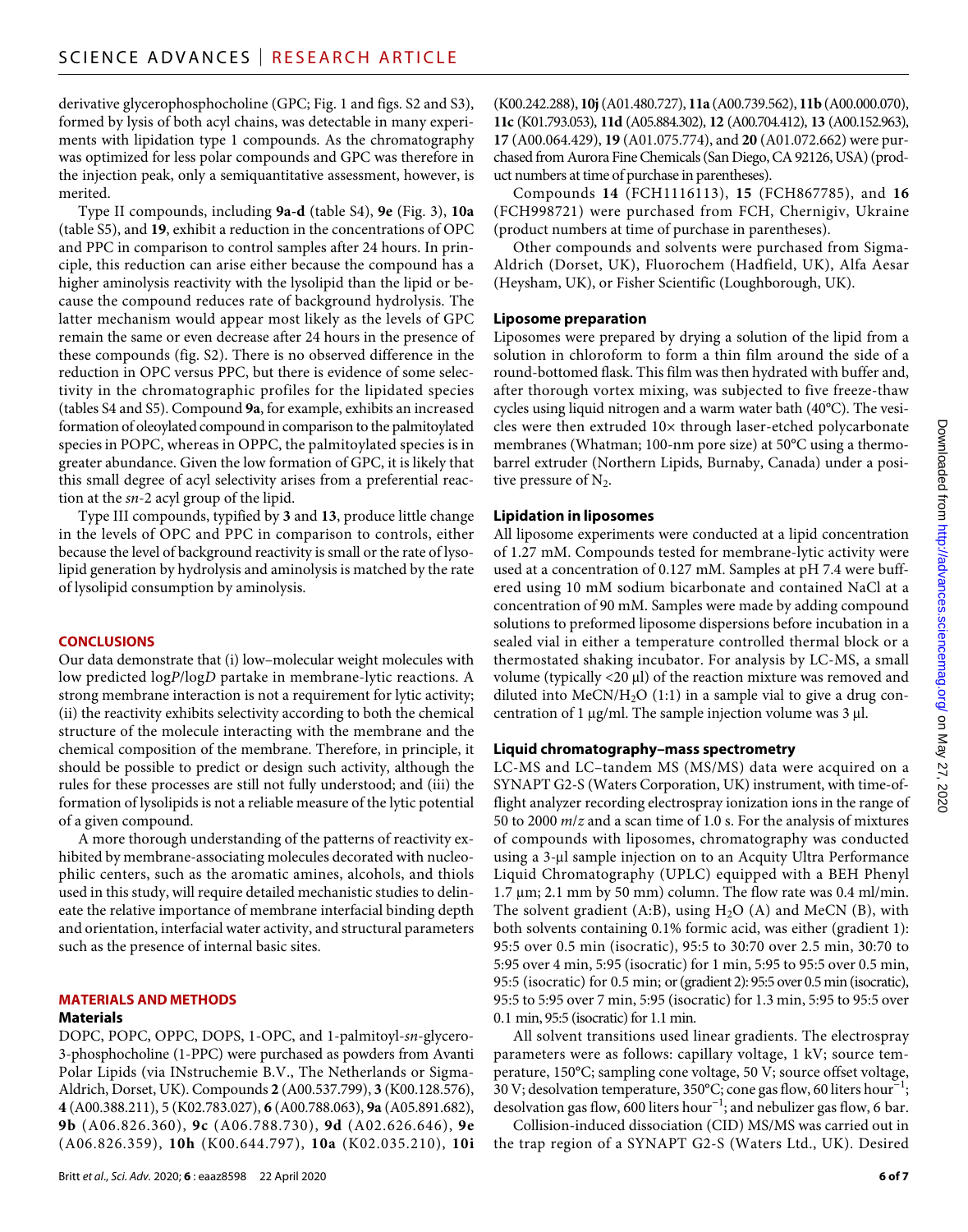precursor ions were isolated in the quadrapole and subsequently underwent CID fragmentation ramping from 30 to 50 V.

The data were processed using MassLynx software (version 4.1 SCN924), MZmine (version 2.38), (*21*) and the xcms LC-MS and gas chromatography–MS data analysis package (version 1.52.0) (*22*) in the R statistical computing environment (version 3.4.1) (*23*).

#### **Calibration curves**

Signal responses were determined by the least-squares fitting of Exponentially Modified Gaussian functions (*24*) to peak profiles from the extracted ion chromatograms (*m*/*z* for the monoisotopic molecular ion,  $z = 1$ ,  $\pm 0.005$ ) of the ions of interest. A standard curve for signal response in relation to lysolipid concentration was generated by least-squares fitting of a general logistic model (Eq. 1) to data obtained using an authentic standard of OPC at known injection concentrations.

$$
A_{\rm calc} = A_{\rm u}/1 + e^{-s(c - c_{0.5})} \tag{1}
$$

where  $A_{\text{calc}}$  is the calculated value,  $A_u$  is the maximum area, *s* is the steepness of the curve, *c* is the natural logarithm of the analyte concentration, and  $c_{0.5}$  is the natural logarithm of the concentration at half maximum. Fitting data are presented in fig. S1.

#### **Molecular information**

Molecular properties were calculated using Advanced Chemistry Development (ACD) Labs software accessed through Chemical Abstracts Service/SciFinder (*18*). Values for p*K*a were calculated at 25°C and zero ionic strength in aqueous solutions for the most acidic or most basic sites in the molecule (with the p*K*a for the most basic site in the protonated form). Values for log*P* and log*D* were calculated at pH 7 and 25°C (in the neutral form for log*P* and the predominant predicted ionization state at this pH for log*D*).

#### **SUPPLEMENTARY MATERIALS**

Supplementary material for this article is available at [http://advances.sciencemag.org/cgi/](http://advances.sciencemag.org/cgi/content/full/6/17/eaaz8598/DC1) [content/full/6/17/eaaz8598/DC1](http://advances.sciencemag.org/cgi/content/full/6/17/eaaz8598/DC1)

[View/request a protocol for this paper from](https://en.bio-protocol.org/cjrap.aspx?eid=10.1126/sciadv.aaz8598) *Bio-protocol*.

#### **REFERENCES AND NOTES**

- 1. S. Holzschuh, K. Kaeß, A. Fahr, C. Decker, Quantitative in vitro assessment of liposome stability and drug transfer employing asymmetrical flow field-flow fractionation (AF4). *Pharm. Res.* **33**, 842–855 (2016).
- 2. N. J. Zuidam, D. J. A. Crommelin, Chemical hydrolysis of phospholipids. *J. Pharm. Sci.* **84**, 1113–1119 (1995).
- 3. M. Grit, D. J. Crommelin, Chemical stability of liposomes: Implications for their physical stability. *Chem. Phys. Lipids* **64**, 3–18 (1993).
- 4. A. Catalá, Lipid peroxidation modifies the picture of membranes from the "Fluid Mosaic Model" to the "Lipid Whisker Model". *Biochimie* **94**, 101–109 (2012).
- 5. A. Reis, C. M. Spickett, Chemistry of phospholipid oxidation. *Biochim. Biophys. Acta* **1818**, 2374–2387 (2012).
- 6. C. M. Spickett, A. R. Pitt, Oxidative lipidomics coming of age: Advances in analysis of oxidized phospholipids in physiology and pathology. *Antioxid. Redox Signal.* **22**, 1646–1666 (2015).
- 7. S. J. Singer, G. L. Nicolson, The fluid mosaic model of the structure of cell membranes. *Science* **175**, 720–731 (1972).
- 8. R. H. Dods, J. A. Mosely, J. M. Sanderson, The innate reactivity of a membrane associated peptide towards lipids: Acyl transfer tomelittin without enzyme catalysis. *Org. Biomol. Chem.* **10**, 5371–5378 (2012).
- 9. R. H. Dods, B. Bechinger, J. A. Mosely, J. M. Sanderson, Acyl transfer from membrane lipids to peptides is a generic process. *J. Mol. Biol.* **425**, 4379–4387 (2013).
- 10. H. M. Britt, J. A. Mosely, J. M. Sanderson, The influence of cholesterol on melittin lipidation in neutral membranes. *Phys. Chem. Chem. Phys.* **21**, 631–640 (2019).
- 11. C. J. Pridmore, J. A. Mosely, A. Rodger, J. M. Sanderson, Acyl transfer from phosphocholinelipids to melittin. *Chem. Commun.* **47**, 1422–1424 (2011).
- 12. V. S. Ismail, J. A. Mosely, A. Tapodi, R. A. Quinlan, J. M. Sanderson, The lipidation profile of aquaporin-0 correlates with the acyl composition of phosphoethanolamine lipids in lens membranes. *Biochim. Biophys. Acta* **1858**, 2763–2768 (2016).
- 13. H. M. Britt, C. A. García-Herrero, P. W. Denny, J. A. Mosely, J. M. Sanderson, Lytic reactions of drugs with lipid membranes. *Chem. Sci.* **10**, 674–680 (2019).
- 14. M. Baciu, S. C. Sebai, O. Ces, X. Mulet, J. A. Clarke, G. C. Shearman, R. V. Law, R. H. Templer, C. Plisson, C. A. Parker, A. Gee, Degradative transport of cationic amphiphilic drugs across phospholipid bilayers. *Philos. Trans. A Math. Phys. Eng. Sci.* **364**, 2597–2614 (2006).
- 15. D. Casey, K. Charalambous, A. Gee, R. V. Law, O. Ces, Amphiphilic drug interactions with model cellular membranes are influenced by lipid chain-melting temperature. *J. R. Soc. Interface* **11**, 20131062 (2014).
- 16. H. Jespersen, J. H. Andersen, H. J. Ditzel, O. G. Mouritsen, Lipids, curvature stress, and the action of lipid prodrugs: Free fatty acids and lysolipid enhancement of drug transport across liposomal membranes. *Biochimie* **94**, 2–10 (2012).
- 17. A. Arouri, O. G. Mouritsen, Membrane-perturbing effect of fatty acids and lysolipids. *Prog. Lipid Res.* **52**, 130–140 (2013).
- 18. SciFinder, *Chemical Abstracts Service: Columbus, OH; Density; RN 50–52-2*; [https://scifinder.](https://scifinder.cas.org) [cas.org](https://scifinder.cas.org) [accessed August 2013 and May 2019]; calculated using ACD/Labs software, version 8.14; ACD/Labs 1994–2007.
- 19. S. G. Kimani, K. Geng, C. Kasikara, S. Kumar, G. Sriram, Y. Wu, R. B. Birge, Contribution of defective PS recognition and efferocytosis to chronic inflammation and autoimmunity. *Front. Immunol.* **5**, 566 (2014).
- 20. Y. Chai, K. Jiang, Y. Pan, Hydride transfer reactions via ion–neutral complex: Fragmentation of protonated N-benzylpiperidines and protonated N-benzylpiperazines in mass spectrometry. *J. Mass Spectrom.* **45**, 496–503 (2010).
- 21. T. Pluskal, S. Castillo, A. Villar-Briones, M. Orešič, MZmine 2: Modular framework for processing, visualizing, and analyzing mass spectrometry-based molecular profile data. *BMC Bioinformatics* **11**, 395 (2010).
- 22. C. A. Smith, E. J. Want, G. O'Maille, R. Abagyan, G. Siuzdak, XCMS: Processing mass spectrometry data for metabolite profiling using nonlinear peak alignment, matching, and identification. *Anal. Chem.* **78**, 779–787 (2006).
- 23. R Core Team, *R: A Language and Environment for Statistical Computing* (R Foundation for Statistical Computing, Vienna, 2017); [https://www.R-project.org.](https://www.R-project.org)
- 24. N. Dyson, *Measurements and Models* (RSC, 1998), pp. 1–34.
- 25. S. A. Galal, A. S. Abdelsamie, H. Tokuda, N. Suzuki, A. Lida, M. M. ElHefnawi, R. A. Ramadan, M. H. E. Atta, H. I. El Diwani, Part I: Synthesis, cancer chemopreventive activity and molecular docking study of novel quinoxaline derivatives. *Eur. J. Med. Chem.* **46**, 327–340 (2011).
- 26. F. A. Alasmary, A. M. Snelling, M. E. Zain, A. M. Alafeefy, A. S. Awaad, N. Karodia, Synthesis and evaluation ofselected benzimidazole derivatives as potential antimicrobial agents. *Molecules* **20**, 15206–15223 (2015).
- 27. J. A. Butera, W. Spinelli, V. Anantharaman, N. Marcopulos, R. W. Parsons, I. F. Moubarak, C. Cullinan, J. F. Bagli, Synthesis and selective class III antiarrhythmic activity of novel N-heteroaralkyl-substituted 1-(aryloxy)-2-propanolamine and related propylamine derivatives. *J. Med. Chem.* **34**, 3212–3228 (1991).
- 28. K. F. Ansari, C. Lal, D. L. Parmar, Some novel oxadiazolyl/azetidinyl benzimidazole derivatives: Synthesis and in vitro biological evaluation. *Synth. Commun.* **42**, 3553–3568 (2012).

#### **Acknowledgments**

**Funding:** The authors thank DSTL (A.S.P., DSTLX1000085773) and the EPSRC (H.M.B., EP/M506321/1) for funding. **Author contributions:** H.M.B., A.S.P., and S.A. conducted experimental work, J.A.M. and J.M.S. supervised the project, and J.M.S. conceived the work and wrote the paper. **Competing interests:** The authors declare that they have no competing interests. **Data and materials availability:** All data needed to evaluate the conclusions in the paper are present in the paper and/or the Supplementary Materials. Additional data related to this paper may be requested from the authors.

Submitted 15 October 2019 Accepted 30 January 2020 Published 22 April 2020 10.1126/sciadv.aaz8598

**Citation:** H. M. Britt, A. S. Prakash, S. Appleby, J. A. Mosely, J. M. Sanderson, Lysis of membrane lipids promoted by small organic molecules: Reactivity depends on structure but not lipophilicity. *Sci. Adv.* **6**, eaaz8598 (2020).